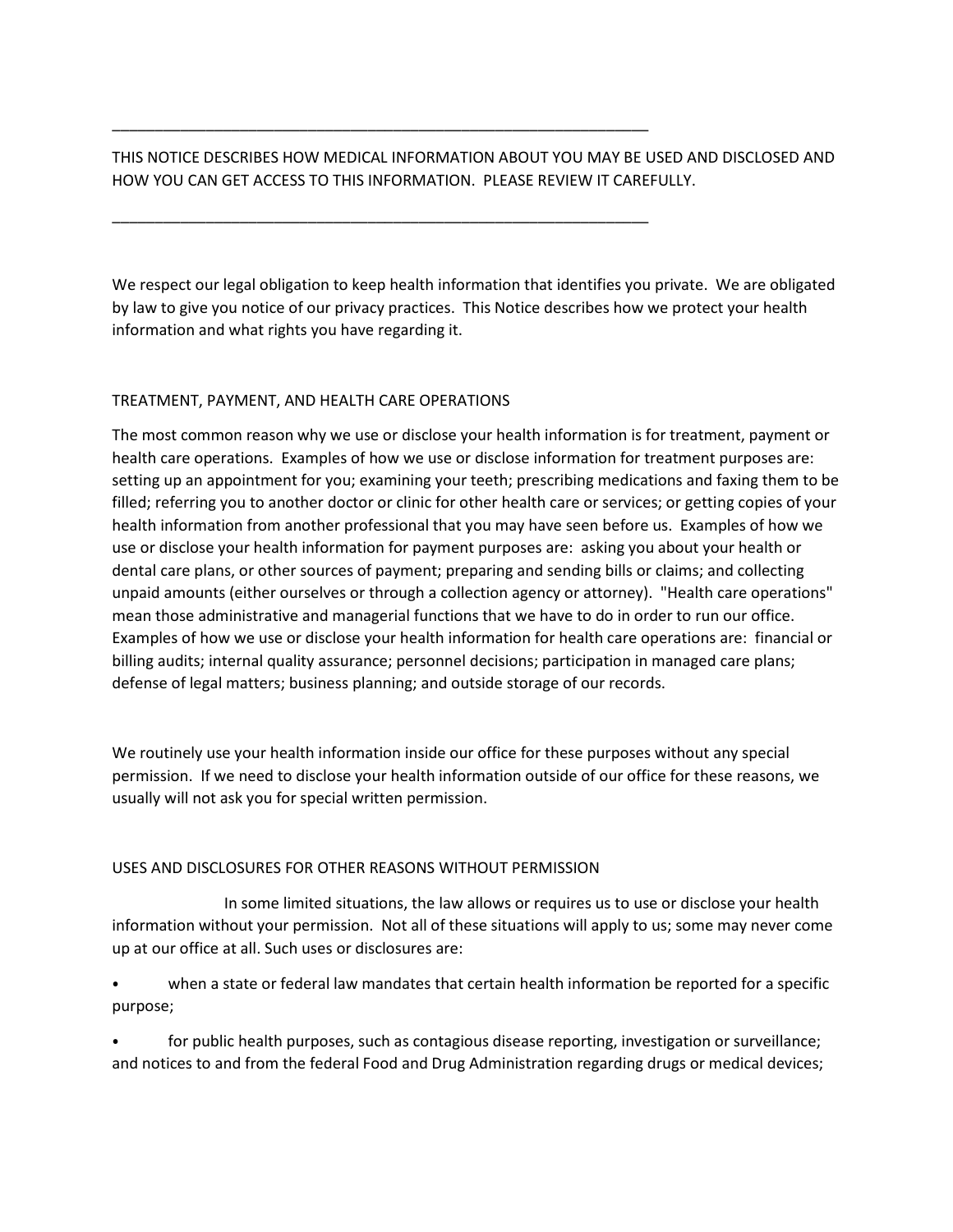⦁ disclosures to governmental authorities about victims of suspected abuse, neglect or domestic violence;

uses and disclosures for health oversight activities, such as for the licensing of doctors; for audits by Medicare or Medicaid; or for investigation of possible violations of health care laws;

⦁ disclosures for judicial and administrative proceedings, such as in response to subpoenas or orders of courts or administrative agencies;

⦁ disclosures for law enforcement purposes, such as to provide information about someone who is or is suspected to be a victim of a crime; to provide information about a crime at our office; or to report a crime that happened somewhere else;

⦁ disclosure to a medical examiner to identify a dead person or to determine the cause of death; or to funeral directors to aid in burial; or to organizations that handle organ or tissue donations;

⦁ uses or disclosures for health related research;

uses and disclosures to prevent a serious threat to health or safety;

uses or disclosures for specialized government functions, such as for the protection of the president or high ranking government officials; for lawful national intelligence activities; for military purposes; or for the evaluation and health of members of the foreign service;

- ⦁ disclosures of de-identified information;
- ⦁ disclosures relating to worker's compensation programs;
- ⦁ disclosures of a "limited data set" for research, public health, or health care operations;
- ⦁ incidental disclosures that are an unavoidable by-product of permitted uses or disclosures;

⦁ disclosures to "business associates" who perform health care operations for us and who commit to respect the privacy of your health information;

Unless you object, we will also share relevant information about your care with your family or friends who are helping you with your dental care.

# APPOINTMENT REMINDERS

We may call or write to remind you of scheduled appointments, or that it is time to make a routine appointment. We may also call or write to notify you of other treatments or services available at our office that might help you. Unless you tell us otherwise, we will mail you an appointment reminder on a post card, and/or leave you a reminder message on your home answering machine or with someone who answers your phone if you are not home.

OTHER USES AND DISCLOSURES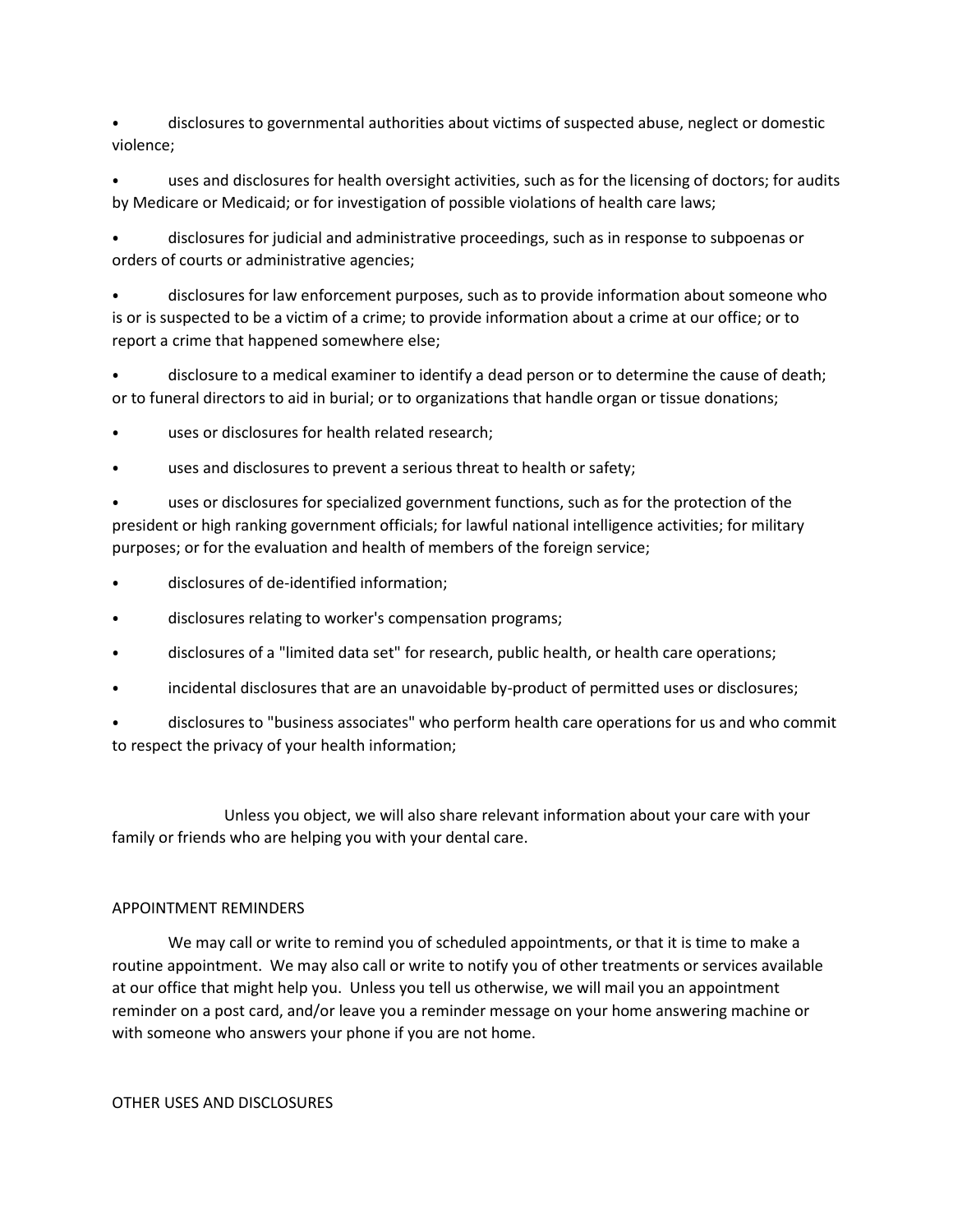We will not make any other uses or disclosures of your health information unless you sign a written "authorization form." The content of an "authorization form" is determined by federal law. Sometimes, we may initiate the authorization process if the use or disclosure is our idea. Sometimes, you may initiate the process if it's your idea for us to send your information to someone else. Typically, in this situation you will give us a properly completed authorization form, or you can use one of ours.

If we initiate the process and ask you to sign an authorization form, you do not have to sign it. If you do not sign the authorization, we cannot make the use or disclosure. If you do sign one, you may revoke it at any time unless we have already acted in reliance upon it. Revocations must be in writing. Send them to the office contact person named at the beginning of this Notice.

# YOUR RIGHTS REGARDING YOUR HEALTH INFORMATION

The law gives you many rights regarding your health information. You can:

ask us to restrict our uses and disclosures for purposes of treatment (except emergency treatment), payment or health care operations. We do not have to agree to do this, but if we agree, we must honor the restrictions that you want. To ask for a restriction, send a written request to the office contact person at the address, fax or E Mail shown at the beginning of this Notice.

ask us to communicate with you in a confidential way, such as by phoning you at work rather than at home, by mailing health information to a different address, or by using E mail to your personal E Mail address. We will accommodate these requests if they are reasonable, and if you pay us for any extra cost. If you want to ask for confidential communications, send a written request to the office contact person at the address, fax or E mail shown at the beginning of this Notice.

ask to see or to get photocopies of your health information. By law, there are a few limited situations in which we can refuse to permit access or copying. For the most part, however, you will be able to review or have a copy of your health information within 30 days of asking us (or sixty days if the information is stored off-site). You may have to pay for photocopies in advance. If we deny your request, we will send you a written explanation, and instructions about how to get an impartial review of our denial if one is legally available. By law, we can have one 30 day extension of the time for us to give you access or photocopies if we send you a written notice of the extension. If you want to review or get photocopies of your health information, send a written request to the office contact person at the address, fax or E mail shown at the beginning of this Notice.

ask us to amend your health information if you think that it is incorrect or incomplete. If we agree, we will amend the information within 60 days from when you ask us. We will send the corrected information to persons who we know got the wrong information, and others that you specify. If we do not agree, you can write a statement of your position, and we will include it with your health information along with any rebuttal statement that we may write. Once your statement of position and/or our rebuttal is included in your health information, we will send it along whenever we make a permitted disclosure of your health information. By law, we can have one 30 day extension of time to consider a request for amendment if we notify you in writing of the extension. If you want to ask us to amend your health information, send a written request, including your reasons for the amendment, to the office contact person at the address, fax or E mail shown at the beginning of this Notice.